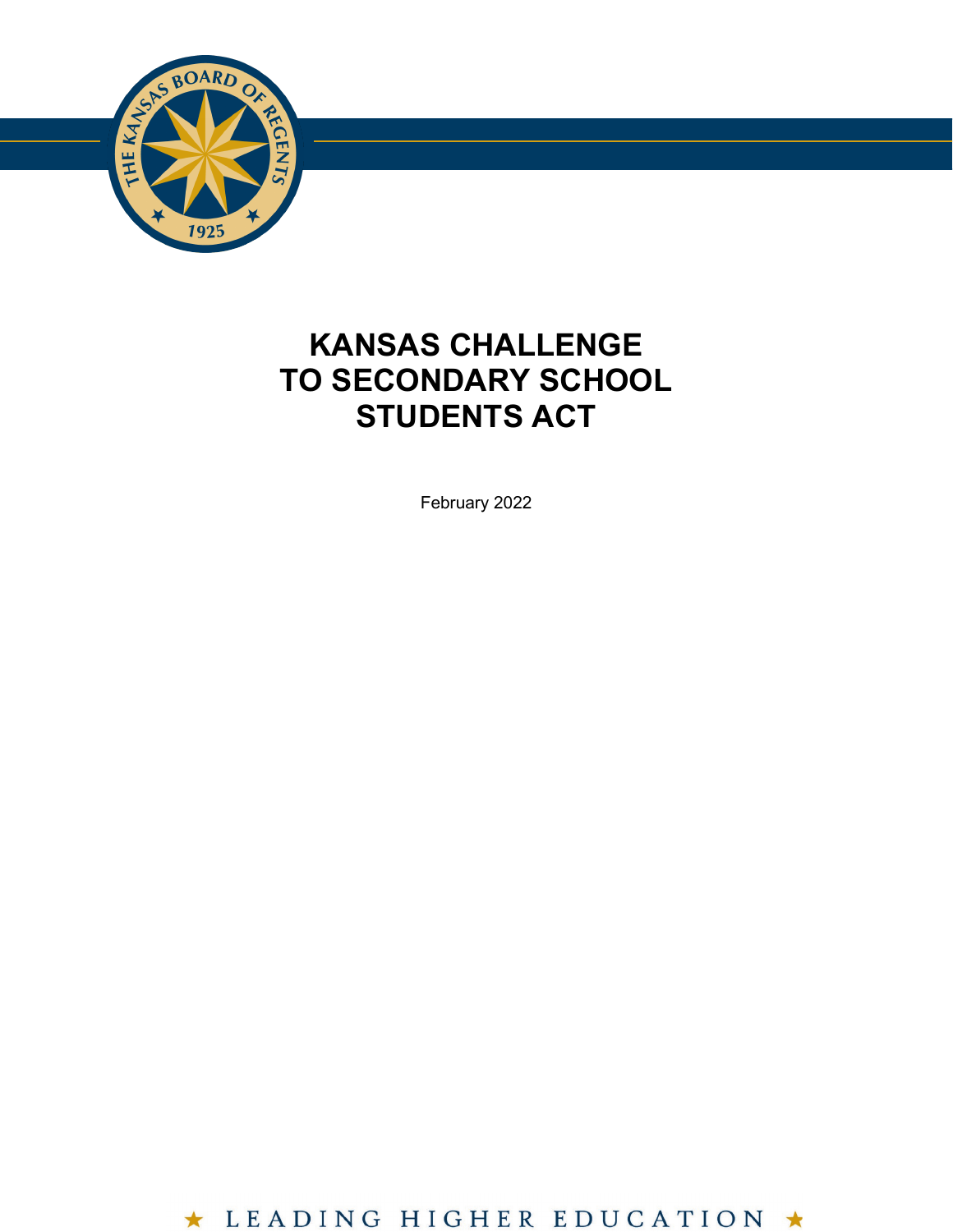## **KANSAS CHALLENGE TO SECONDARY SCHOOL STUDENTS ACT**

The 2021 Legislature enacted House Bill 2134, creating the Kansas Challenge to Secondary School Students Act, the "Kansas Challenge Act."

## **PURPOSE OF THE PROGRAM**

2021 House Bill 2134 states that the purpose of the Kansas Challenge Act is to provide the means to school districts to encourage secondary students take advantage of all educational opportunities in Kansas.

## **STUDENTS**

The bill amends the definition of "student" in the Kansas Challenge Act to require a student to have an individualized plan of study or an individualized education program. Within the Act, students are defined as someone who:

- Is enrolled in grades 10, 11, or 12 in a school district, or a gifted student enrolled in grades 9, 10, 11, or 12;
- Has an individualized plan of study or an individualized education program;
- Has demonstrated the ability to benefit from participation in the regular curricula of a postsecondary institution;
- Has been authorized by the student's principal to apply for enrollment at a postsecondary institution; and
- Is acceptable or has been accepted for enrollment at a postsecondary educational institution.

## **Foster Care Students**

HB 2134 expands the Kansas Foster Child Educational Assistance program to provide a tuition waiver for foster care students who are concurrently or dually enrolled in a postsecondary institution. In addition, school districts are authorized to pay for any costs that are not waived, including for fees, books, materials, and equipment. The definition of "eligible foster child" is amended to add a student, as defined by provisions of this bill, who has been in the custody of the Secretary for Children and Families and in foster care placement at any time the child was enrolled in grades 9 through 12.

## **SCHOOL DISTRICTS**

#### **Cost of Attendance**

The bill allows school districts, at the discretion of the local boards of education, to pay for tuition, fees, books, materials, and equipment for any high school student who is concurrently or dually enrolled at a postsecondary educational institution. The bill authorizes a local board of education to pay all or a portion of those costs directly to the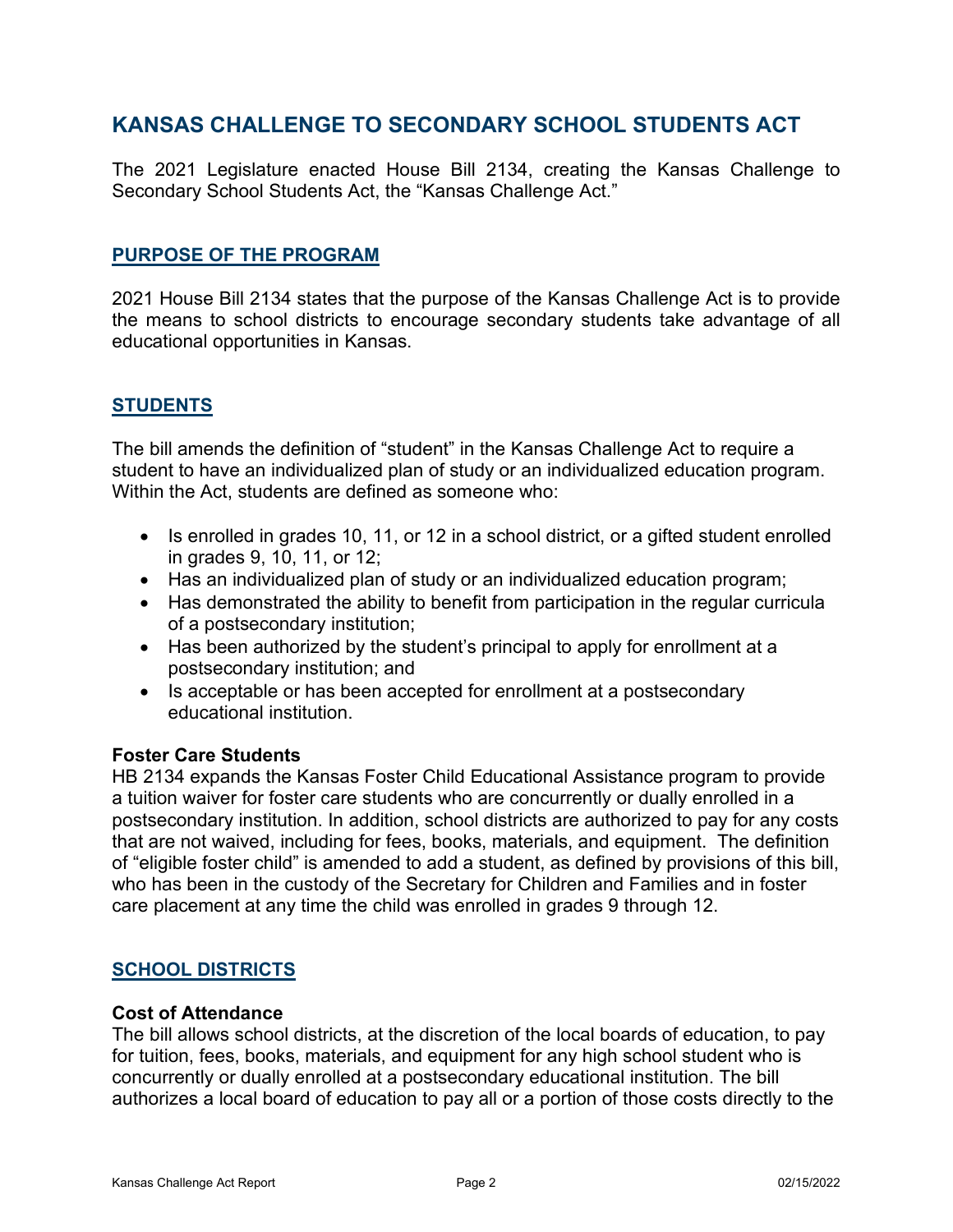postsecondary institution by the school district. Students or their families are required to pay any portion of the costs not covered by the school district. School districts are also authorized to provide transportation for concurrently or dually enrolled students.

## **Academic Credit**

The bill requires postsecondary institutions to notify a student or a student's parent or guardian if the course in which a student is enrolled is not eligible for a systemwide transfer of college credit to another in-state postsecondary educational institution, as determined by the Board of Regents. The bill requires school districts to grant high school credit to concurrently or dually enrolled students who satisfactorily complete course work at a postsecondary institution.

In order to remain eligible for participation, the bill requires students to remain in good standing at the postsecondary institution in which they are enrolled or show satisfactory progress as determined by their school district.

## **Excel in CTE**

The Kansas Challenge Act does not apply to technical education courses that are part of the Excel in Career Technical Education program (also known as 2012 SB 155 courses) administered by the Board of Regents. Through this program, Kansas high school students qualify for state-funded college tuition in approved technical courses offered by Kansas technical and community colleges.

## **INSTITUTIONS**

The bill amends the definition of "accredited independent institution" in the Kansas Challenge Act to include only not-for-profit postsecondary institutions and to specify the institution must be accredited by a nationally recognized accrediting agency.

## **DATA COLLECTION**

In the Fall of 2021, the Board of Regents began the process of determining the data elements to be gathered from postsecondary institutions in order to fulfill the Board's obligation to report to the Legislature in February 2022. In this first year of the Act, this first report can cover only the Fall semester of 2021.

The Act requires each postsecondary institution that accepts students for concurrent or dual enrollment to submit a report to the Board, and that report must include, at a minimum, the following:

(1) the number of students from each school district enrolled in the eligible postsecondary educational institution, including the number of students in the custody of the secretary for children and families;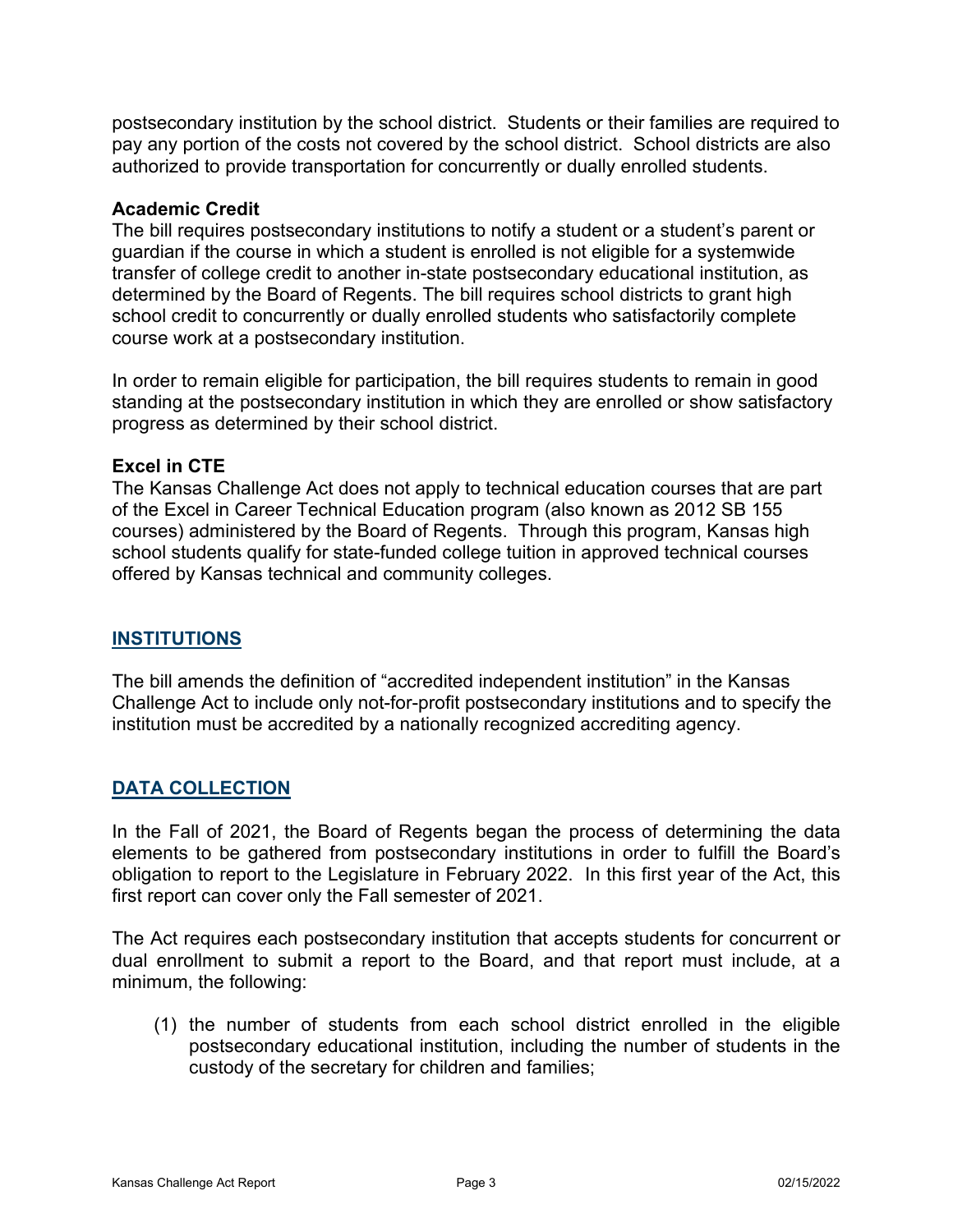- (2) the number of students who successfully complete the courses in which such students are enrolled at the eligible postsecondary educational institution;
- (3) the tuition rate charged for students compared to the tuition rate charged to individuals who are regularly enrolled and attending the eligible postsecondary educational institution; and
- (4) the amount and percentage of tuition each school district is paying pursuant to K.S.A. 72-3223, and amendments thereto.

In this first report, the students who will successfully complete their courses could not be reported, for lack of elapsed time. This will be included in subsequent reports.

There were some limitations on what the institutions were able to report with regard to how high school students' cost of attendance were financed. The information provided was assembled and is attached to this report.

## **GLOSSARY OF TERMS**

**CEP:** A Concurrent Enrollment Partnership or CEP student refers to a person in grades 10, 11 or 12, or who is gifted and is in grade 9; has been admitted to an eligible postsecondary education institution as a degree-seeking or non-degree seeking student; and is enrolled in college courses at a high school at which approved high school faculty teach college credit courses during the normal school day.

**Dual-Enrolled Students:** A high school student is considered to be dual enrolled who, in addition to taking a regular high school curriculum, is also enrolled in college level courses at a postsecondary institution.

**KHEDS:** Kansas Higher Education Data System. In response to the Kansas Higher Education Coordination Act, the Kansas Board of Regents developed the Kansas Postsecondary Database (KSPSD) to collect student data. KHEDS supports informed decision-making through the collection, analysis, and reporting of postsecondary education data in Kansas. KHEDS includes several collections including the Academic Year Collection, Fall Preliminary Enrollment Collection, Fall Census Day Collection (FA), and Follow up Collection (SU).

For further information regarding the Kansas Challenge to Secondary School Students Act, please contact:

Kansas Board of Regents 1000 SW Jackson, Suite 520 Topeka, Kansas 66612 (785) 430-4240 <https://kansasregents.org/>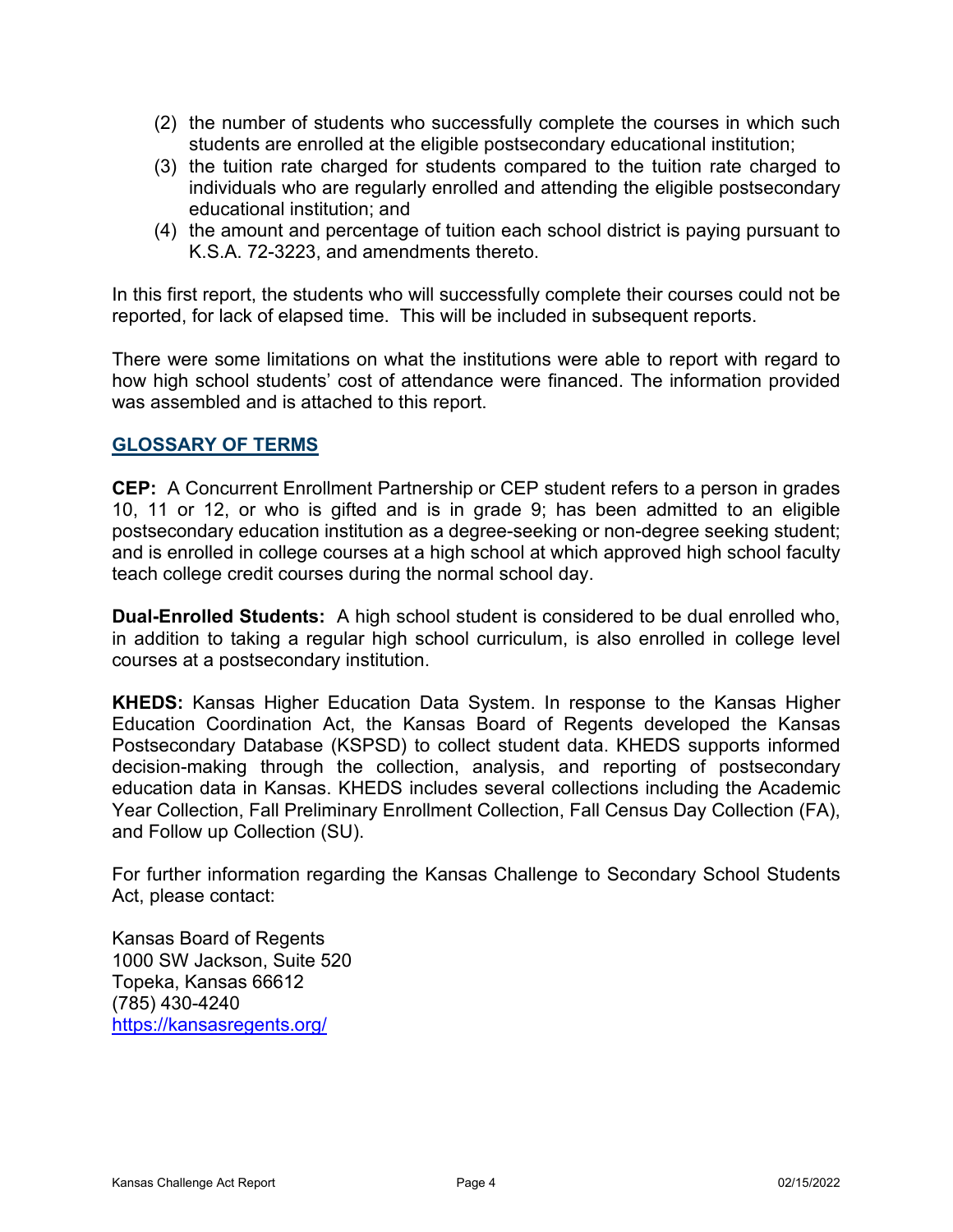

Postsecondary Institutions Having Student Tuition Payments Originating from a High School District

|                                                                                                                     |                                 |                        |                        | Amount of              |                         |                                 |                           |
|---------------------------------------------------------------------------------------------------------------------|---------------------------------|------------------------|------------------------|------------------------|-------------------------|---------------------------------|---------------------------|
|                                                                                                                     |                                 |                        |                        | <b>Tuition Paid by</b> | <b>Tuition Rate per</b> | Rate Paid by                    | <b>Percent of Tuition</b> |
|                                                                                                                     | Headcount                       | <b>Credit Hours</b>    | <b>Total Tuition</b>   | <b>District</b>        | <b>Credit Hour</b>      | <b>District</b>                 | Paid by District          |
| <b>State Universities</b>                                                                                           |                                 |                        |                        |                        |                         |                                 |                           |
| <b>Emporia State University</b>                                                                                     | 6                               | 18                     | \$1,800                | \$1,800                | \$100                   | \$100                           | 100.0%                    |
| University of Kansas                                                                                                | 39                              | 159                    | \$16,377               | \$13,447               | \$103                   | \$85                            | 82.1%                     |
| <b>State University Total</b>                                                                                       | 45                              | 177                    | \$18,177               | \$15,247               | \$103                   | \$86                            | 83.9%                     |
| <b>Municipal University</b>                                                                                         |                                 |                        |                        |                        |                         |                                 |                           |
| <b>Washburn University</b>                                                                                          | 114                             | 530                    | \$84,214               | \$62,576               | \$159                   | \$118                           | 74.3%                     |
| <b>Municipal University Total</b>                                                                                   | 114                             | 530                    | \$84,214               | \$62,576               | \$159                   | \$118                           | 74.3%                     |
| <b>Community Colleges</b>                                                                                           |                                 |                        |                        |                        |                         |                                 |                           |
| <b>Allen Community College</b>                                                                                      | 61                              | 624                    | \$37,440               | \$11,120               | \$60                    | \$18                            | 29.7%                     |
| <b>Butler Community College</b>                                                                                     | 20                              | 105                    | \$10,150               | \$5,173                | \$97                    | \$49                            | 51.0%                     |
| <b>Cloud County Community College</b>                                                                               | 103                             | 485                    | \$37,596               | \$15,093               | \$78                    | \$31                            | 40.1%                     |
| <b>Cowley Community College</b>                                                                                     | 64                              | 317                    | \$18,662               | \$11,728               | \$59                    | \$37                            | 62.8%                     |
| <b>Johnson County Community College</b>                                                                             | 60                              | 683                    | \$48,828               | \$41,826               | \$71                    | \$61                            | 85.7%                     |
| Kansas City Kansas Community College                                                                                | 546                             | 3,755                  | \$301,120              | \$195,680              | \$80                    | \$52                            | 65.0%                     |
| <b>Neosho County Community College</b>                                                                              | 40                              | 336                    | \$10,934               | \$8,619                | \$33                    | \$26                            | 78.8%                     |
| Community College Total                                                                                             | 894                             | 6,305                  | \$464,730              | \$289,239              | \$74                    | \$46                            | 62.2%                     |
| <b>Technical Colleges</b>                                                                                           |                                 |                        |                        |                        |                         |                                 |                           |
| <b>Washburn Institute of Technology</b>                                                                             | 25                              | 322                    | \$48,149               | \$8,071                | \$150                   | \$25                            | 16.8%                     |
| Wichita State University Campus of                                                                                  | 25                              | 186                    | \$13,680               | \$13,680               | \$74                    | \$74                            | 100.0%                    |
| Applied Sciences and Technology                                                                                     |                                 |                        |                        |                        |                         |                                 |                           |
| <b>Technical College Total</b>                                                                                      | 50                              | 508                    | \$61,829               | \$21,751               | \$122                   | \$43                            | 35.2%                     |
| <b>Independent Institutions</b>                                                                                     |                                 |                        |                        |                        |                         |                                 |                           |
| <b>Benedictine College</b>                                                                                          | 67                              | 309                    | \$30,900               | \$30,900               | \$100                   | \$100                           | 100.0%                    |
| <b>Friends University</b>                                                                                           | 89                              | 708                    | \$35,400               | \$35,400               | \$50                    | \$50                            | 100.0%                    |
| Independent Institution Total                                                                                       | 156                             | 1,017                  | \$66,300               | \$66,300               | \$65                    | \$65                            | 100.0%                    |
| Institutions with participation, but                                                                                |                                 |                        |                        |                        |                         |                                 |                           |
| participation is below five students                                                                                |                                 |                        |                        |                        |                         |                                 |                           |
| <b>Dodge City Community College</b>                                                                                 | $\boldsymbol{\mathsf{\Lambda}}$ | $\boldsymbol{\Lambda}$ | $\Lambda$              | $\Lambda$              | $\Lambda$               | $\boldsymbol{\mathsf{\Lambda}}$ | $\boldsymbol{\Lambda}$    |
| Flint Hills Technical College                                                                                       | $\boldsymbol{\wedge}$           | Λ                      | Λ                      | $\boldsymbol{\wedge}$  | Λ                       | Λ                               | $\lambda$                 |
| <b>Midamerica Nazarene University</b>                                                                               | $\boldsymbol{\mathsf{\Lambda}}$ | $\boldsymbol{\Lambda}$ | $\boldsymbol{\Lambda}$ | $\Lambda$              | $\Lambda$               | $\boldsymbol{\Lambda}$          | $\Lambda$                 |
| <b>Total</b>                                                                                                        | $\overline{7}$                  | 22                     | \$1,605                | \$1,605                | \$73                    | \$73                            | 100.0%                    |
| <b>Grand Total</b>                                                                                                  | 1.266                           | 8.559                  | \$696,855              | \$456,718              | \$81                    | \$53                            | 65.5%                     |
| Source: Fall Census Collection, KHEDS Academic Year Collection, Kansas Challenge Data Collection, IPEDS Institution |                                 |                        |                        |                        |                         |                                 | 2/11/2022                 |

Characteristics Survey

^ Indicates a cell has been marked for small-cell protection.

Institutions not listed in the table affirmed they had no payments to students' accounts originating from high school districts or reported no high school enrollment.

Note: All Institutions reporting district payments affirmed no district payments were distributed to students in the custody of the Secretary for Children and Families.

# 3406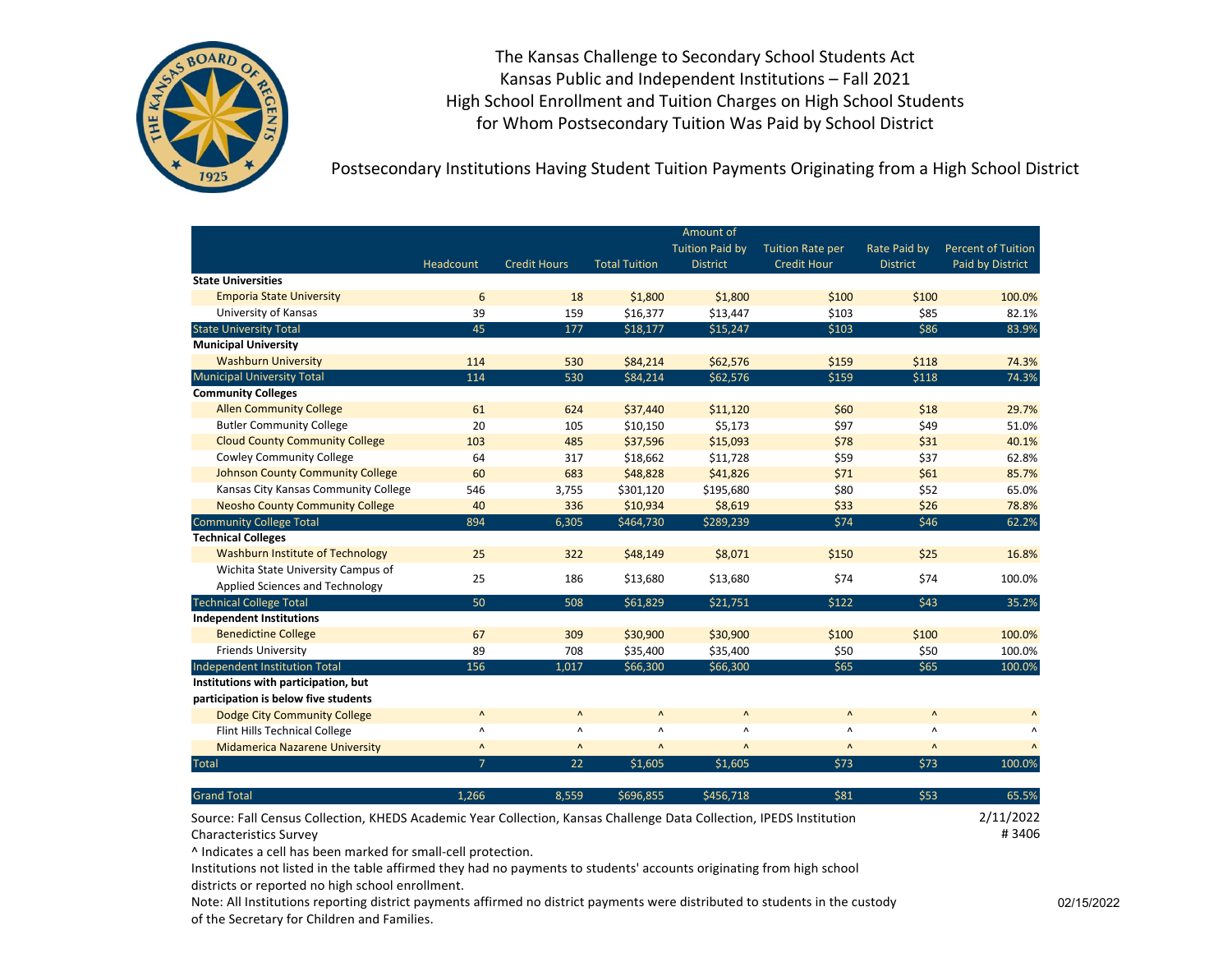

Comparison Between Tuition Rates Charged to High School Students and Those with District Payments

|                                   | Headcount - High<br><b>School Students</b> | Headcount -<br><b>With District</b><br>Payments | Credit Hours -<br><b>High School</b><br><b>Students</b> | <b>Credit Hours - With</b><br><b>District Payments</b> | <b>Tuition Rate -</b><br>Average High<br><b>School Rate</b> | <b>Tuition Rate - Charged to</b><br><b>Students with District</b><br>Payments | <b>Rate Paid by District</b> |
|-----------------------------------|--------------------------------------------|-------------------------------------------------|---------------------------------------------------------|--------------------------------------------------------|-------------------------------------------------------------|-------------------------------------------------------------------------------|------------------------------|
| <b>State Universities</b>         |                                            |                                                 |                                                         |                                                        |                                                             |                                                                               |                              |
| <b>Emporia State University</b>   | 50                                         | 6                                               | 177                                                     | 18                                                     | \$100                                                       | \$100                                                                         | \$100                        |
| Fort Hays State University        | 129                                        | $\overline{\phantom{a}}$                        | 496                                                     | $\overline{\phantom{0}}$                               | \$138                                                       | $\overline{\phantom{a}}$                                                      | $\overline{\phantom{0}}$     |
| <b>Kansas State University</b>    | 71                                         | $\overline{\phantom{a}}$                        | 354                                                     | $\sim$                                                 | \$314                                                       | $\overline{\phantom{a}}$                                                      | $\overline{\phantom{0}}$     |
| <b>Pittsburg State University</b> | 227                                        | $\overline{\phantom{a}}$                        | 961                                                     | $\overline{\phantom{0}}$                               | \$122                                                       | $\overline{\phantom{a}}$                                                      | $\overline{\phantom{0}}$     |
| University of Kansas              | 274                                        | 39                                              | 1,133                                                   | 159                                                    | \$104                                                       | \$103                                                                         | \$85                         |
| Wichita State University          | 557                                        |                                                 | 2,028                                                   | $\overline{\phantom{a}}$                               | \$50                                                        | $\overline{\phantom{a}}$                                                      | $\overline{\phantom{a}}$     |
| <b>State University Total</b>     | 1,308                                      | 45                                              | 5,149                                                   | 177                                                    |                                                             | \$103                                                                         | \$86                         |
| <b>Municipal University</b>       |                                            |                                                 |                                                         |                                                        |                                                             |                                                                               |                              |
| <b>Washburn University</b>        | 813                                        | 114                                             | 3,696                                                   | 530                                                    | \$170                                                       | \$159                                                                         | \$118                        |
| <b>Municipal University Total</b> | 813                                        | 114                                             | 3,696                                                   | 530                                                    |                                                             | \$159                                                                         | \$118                        |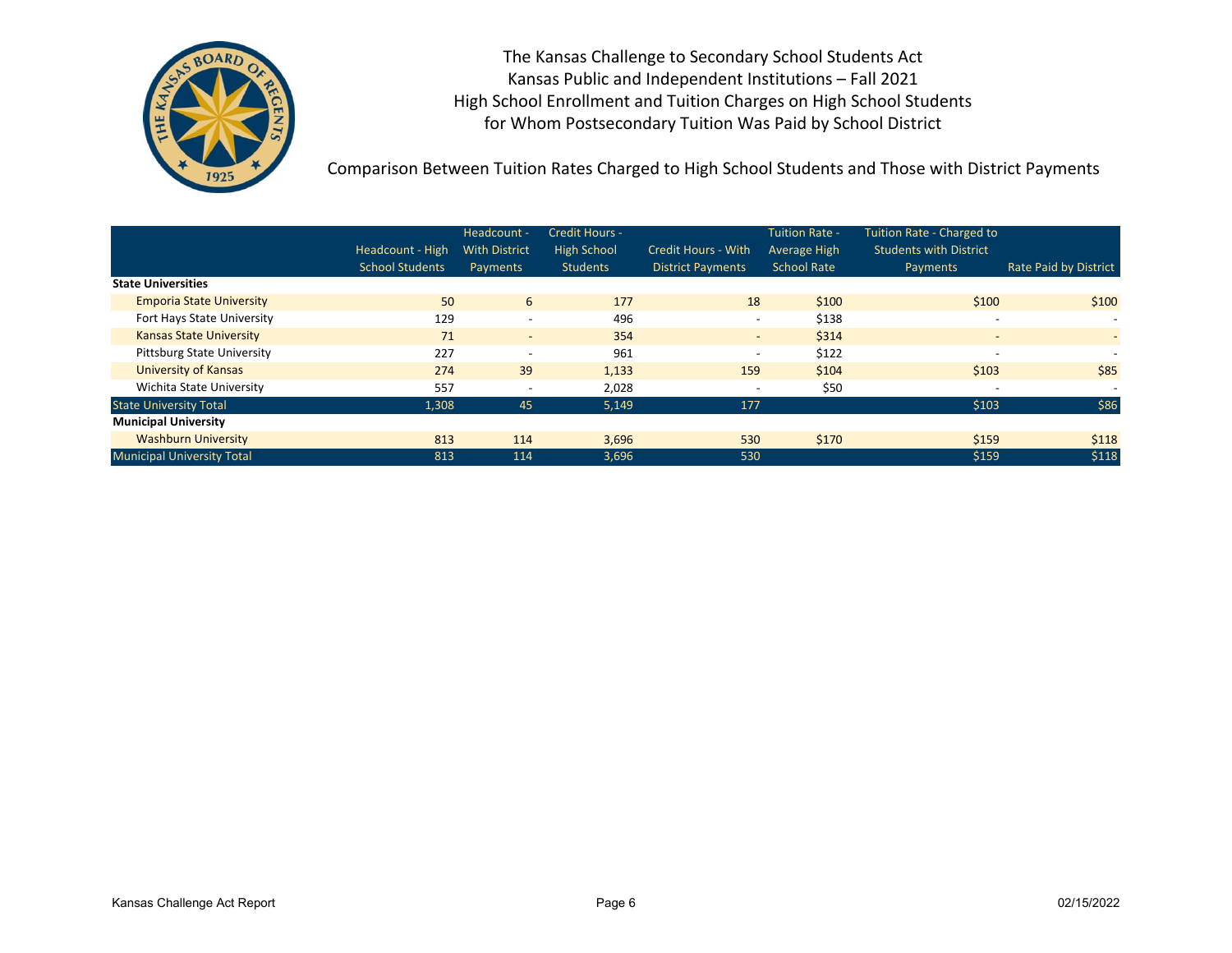

Comparison Between Tuition Rates Charged to High School Students and Those with District Payments

|                                         | Headcount - High       | Headcount -<br><b>With District</b> | Credit Hours -<br><b>High School</b> | <b>Credit Hours - With</b> | <b>Tuition Rate -</b><br><b>Average High</b> | Tuition Rate - Charged to<br><b>Students with District</b> |                          |
|-----------------------------------------|------------------------|-------------------------------------|--------------------------------------|----------------------------|----------------------------------------------|------------------------------------------------------------|--------------------------|
|                                         | <b>School Students</b> | Payments                            | <b>Students</b>                      | <b>District Payments</b>   | <b>School Rate</b>                           | Payments                                                   | Rate Paid by District    |
| <b>Community Colleges</b>               |                        |                                     |                                      |                            |                                              |                                                            |                          |
| <b>Allen Community College</b>          | 788                    | 61                                  | 5,215                                | 624                        | \$61                                         | \$60                                                       | \$18                     |
| <b>Barton Community College</b>         | 506                    | $\overline{\phantom{a}}$            | 2,744                                | $\overline{\phantom{a}}$   | \$182                                        |                                                            |                          |
| <b>Butler Community College</b>         | 1,416                  | 20                                  | 9,240                                | 105                        | \$82                                         | \$97                                                       | \$49                     |
| <b>Cloud County Community College</b>   | 692                    | 103                                 | 3,436                                | 485                        | \$79                                         | \$78                                                       | \$31                     |
| <b>Coffeyville Community College</b>    | 353                    | $\overline{\phantom{a}}$            | 2,774                                | $\sim$                     | \$43                                         |                                                            |                          |
| <b>Colby Community College</b>          | 431                    | $\overline{\phantom{a}}$            | 2,357                                | $\overline{\phantom{a}}$   | \$128                                        |                                                            |                          |
| <b>Cowley Community College</b>         | 565                    | 64                                  | 3,594                                | 317                        | \$61                                         | \$59                                                       | \$37                     |
| Fort Scott Community College            | 640                    |                                     | 4,020                                |                            | \$76                                         |                                                            |                          |
| <b>Garden City Community College</b>    | 509                    | $\overline{\phantom{a}}$            | 2,806                                | $\overline{\phantom{a}}$   | \$66                                         |                                                            | $\overline{\phantom{0}}$ |
| <b>Highland Community College</b>       | 1,123                  | $\overline{\phantom{a}}$            | 6,720                                | $\sim$                     | \$109                                        | $\overline{\phantom{a}}$                                   | $\overline{\phantom{a}}$ |
| <b>Hutchinson Community College</b>     | 1,767                  | $\overline{\phantom{a}}$            | 9,591                                | $\sim$                     | \$106                                        | $\overline{\phantom{a}}$                                   | $\overline{\phantom{a}}$ |
| Independence Community College          | 383                    |                                     | 1,723                                |                            | \$69                                         |                                                            |                          |
| <b>Johnson County Community College</b> | 4,142                  | 60                                  | 24,347                               | 683                        | \$81                                         | \$71                                                       | \$61                     |
| Kansas City Kansas Community College    | 1,250                  | 546                                 | 8,962                                | 3,755                      | \$67                                         | \$80                                                       | \$52                     |
| <b>Labette Community College</b>        | 605                    | $\overline{\phantom{a}}$            | 3,771                                | $\overline{\phantom{a}}$   | \$55                                         | $\overline{\phantom{a}}$                                   |                          |
| Neosho County Community College         | 739                    | 40                                  | 5,016                                | 336                        | \$80                                         | \$33                                                       | \$26                     |
| <b>Pratt Community College</b>          | 315                    | $\overline{\phantom{a}}$            | 1,776                                |                            | \$67                                         |                                                            |                          |
| Seward County Community College         | 593                    |                                     | 3,428                                |                            | \$98                                         |                                                            |                          |
| <b>Community College Total</b>          | 16,817                 | 894                                 | 101,520                              | 6,305                      |                                              | \$74                                                       | \$46                     |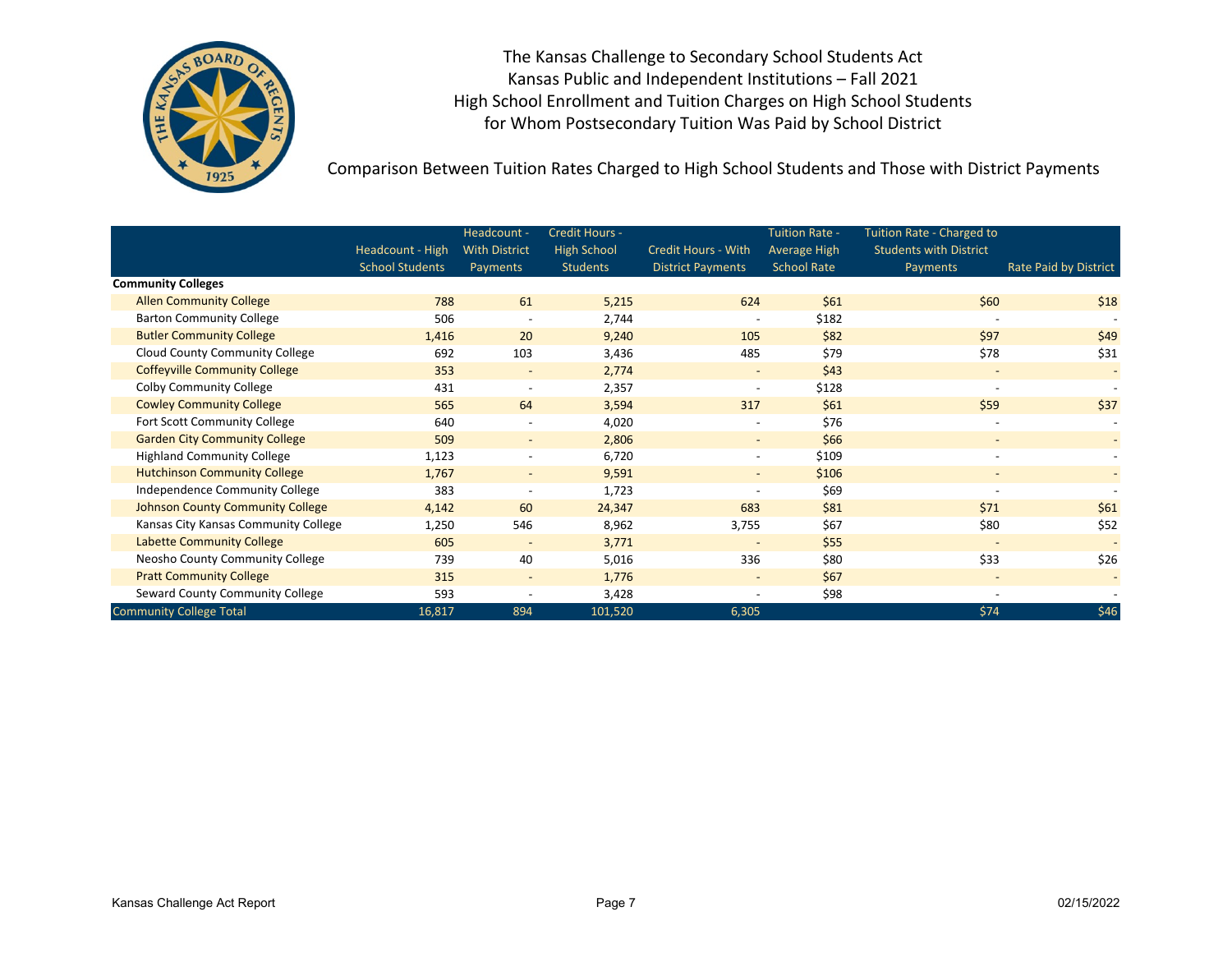

Comparison Between Tuition Rates Charged to High School Students and Those with District Payments

|                                             |                          | Headcount -              | Credit Hours -           |                            | <b>Tuition Rate -</b> | Tuition Rate - Charged to     |                              |
|---------------------------------------------|--------------------------|--------------------------|--------------------------|----------------------------|-----------------------|-------------------------------|------------------------------|
|                                             | Headcount - High         | <b>With District</b>     | <b>High School</b>       | <b>Credit Hours - With</b> | <b>Average High</b>   | <b>Students with District</b> |                              |
|                                             | <b>School Students</b>   | Payments                 | <b>Students</b>          | <b>District Payments</b>   | <b>School Rate</b>    | <b>Payments</b>               | <b>Rate Paid by District</b> |
| <b>Technical Colleges</b>                   |                          |                          |                          |                            |                       |                               |                              |
| <b>Manhattan Area Technical College</b>     | 511                      |                          | 2,391                    |                            | \$135                 |                               |                              |
| North Central Kansas Technical College      | 341                      |                          | 1,768                    |                            | \$121                 |                               |                              |
| <b>Northwest Kansas Technical College</b>   | 295                      | $\blacksquare$           | 2,357                    | $\overline{\phantom{a}}$   | \$99                  |                               |                              |
| Salina Area Technical College               | 567                      | $\overline{\phantom{a}}$ | 3,329                    | $\overline{a}$             | \$78                  |                               |                              |
| Washburn Institute of Technology            | 635                      | 25                       | 7,471                    | 322                        | \$147                 | \$150                         | \$25                         |
| Wichita State University Campus of          |                          |                          |                          |                            |                       |                               |                              |
| Applied Sciences and Technology             | 2,325                    | 25                       | 13,452                   | 186                        | \$75                  | \$74                          | \$74                         |
| <b>Technical College Total</b>              | 4,674                    | 50                       | 30,768                   | 508                        |                       | \$122                         | \$43                         |
| <b>Independent Institutions</b>             |                          |                          |                          |                            |                       |                               |                              |
| <b>Baker University</b>                     | 336                      | $\overline{\phantom{a}}$ | 1,062                    |                            | $$113**$              |                               | $\blacksquare$               |
| <b>Barclay College</b>                      |                          |                          |                          | $\overline{a}$             | \$395                 |                               |                              |
| <b>Benedictine College</b>                  | 94                       | 67                       | 387                      | 309                        | \$200 **              | \$100                         | \$100                        |
| <b>Bethany College</b>                      | 44                       |                          | 138                      |                            | \$600                 |                               |                              |
| <b>Bethel College</b>                       | $\blacksquare$           | $\overline{\phantom{a}}$ | $\overline{\phantom{a}}$ | $\sim$                     | \$1,110               | $\overline{\phantom{a}}$      |                              |
| <b>Central Baptist Theological Seminary</b> |                          |                          |                          |                            |                       |                               |                              |
| <b>Central Christian College</b>            | 43                       | $\overline{a}$           | 250                      |                            | $$65***$              |                               |                              |
| Donnelly College                            |                          | $\blacksquare$           |                          |                            | \$372                 |                               |                              |
| <b>Friends University</b>                   | 199                      | 89                       | 1,114                    | 708                        | $$70**$               | \$50                          | \$50                         |
| Haskell Indian Nations University           |                          |                          |                          | $\overline{\phantom{a}}$   | \$0                   |                               |                              |
| <b>Hesston College</b>                      | $\overline{4}$           | $\overline{\phantom{a}}$ | 15                       | $\overline{\phantom{a}}$   | $$100**$              |                               |                              |
| Kansas Christian College                    |                          |                          | $\overline{a}$           | $\overline{a}$             |                       |                               |                              |
| <b>Kansas Wesleyan University</b>           | $\sim$                   | $\overline{\phantom{a}}$ | $\overline{\phantom{a}}$ | $\sim$                     | \$300                 |                               |                              |
| Manhattan Christian College                 |                          |                          |                          |                            | \$695                 |                               |                              |
| <b>McPherson College</b>                    | 5                        |                          | 24                       |                            | \$590                 |                               |                              |
| Newman University                           | 1,242                    | $\overline{\phantom{a}}$ | 5,580                    | $\overline{a}$             | $$75**$$              |                               |                              |
| <b>Ottawa University</b>                    | $\overline{\phantom{a}}$ | $\overline{\phantom{a}}$ | $\overline{\phantom{a}}$ | $\overline{\phantom{a}}$   | \$1,220               |                               |                              |
| Southwestern College                        | 1                        | $\overline{\phantom{a}}$ | 3                        | $\overline{a}$             | \$1,450               |                               |                              |
| <b>Sterling College</b>                     | 77                       | $\blacksquare$           | 550                      | $\overline{\phantom{a}}$   | $$75***$              |                               |                              |
| <b>Tabor College</b>                        | 64                       |                          | 300                      |                            | \$620                 |                               |                              |
| <b>University Of St.Mary</b>                | 67                       | $\blacksquare$           | 213                      | $\blacksquare$             | $$100**$              |                               |                              |
| <b>Independent Institution Total</b>        | 2,176                    | 156                      | 9,636                    | 1,017                      |                       | \$65                          | \$65                         |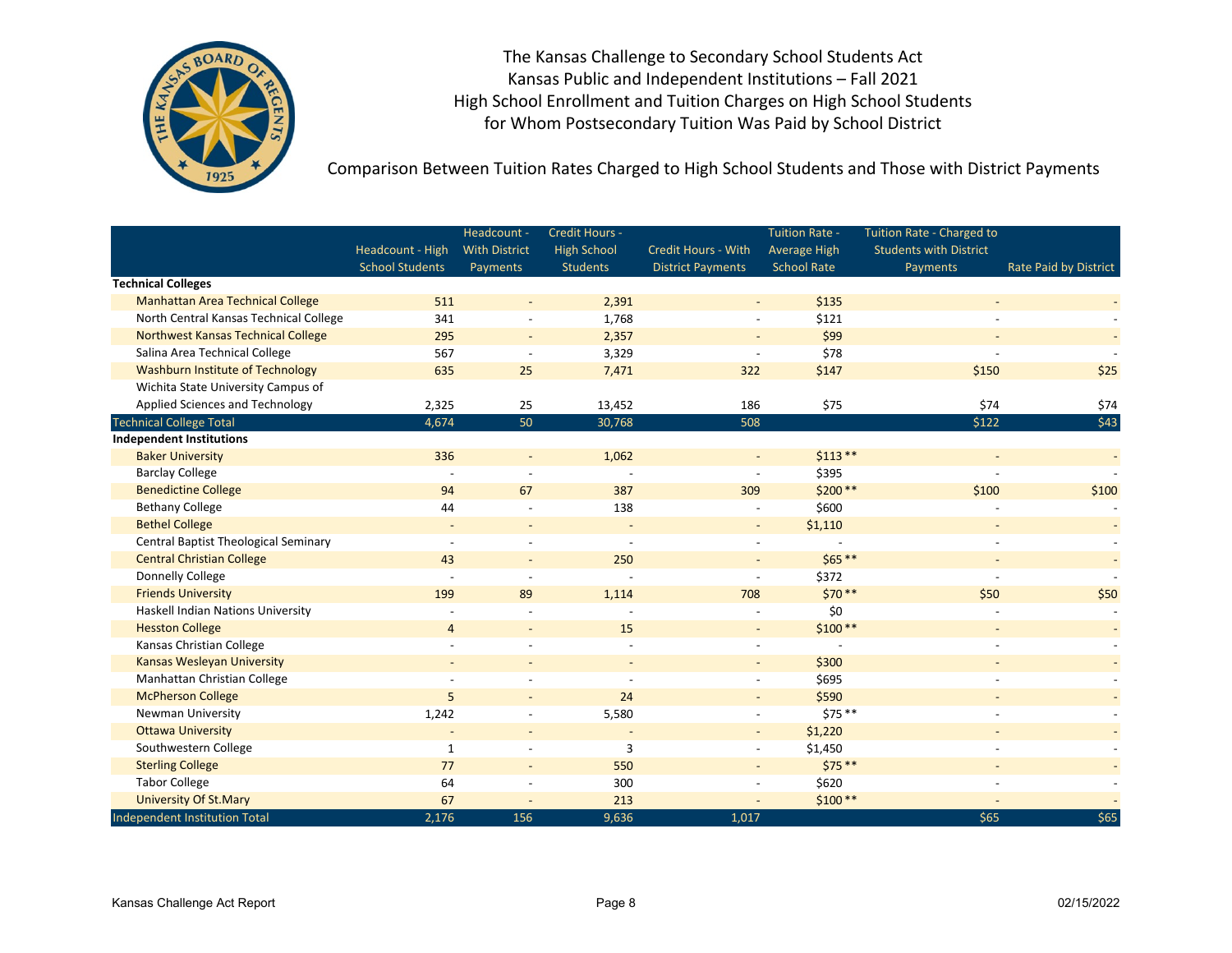

Comparison Between Tuition Rates Charged to High School Students and Those with District Payments

|                                       | Headcount - High<br><b>School Students</b> | Headcount -<br><b>With District</b><br>Payments | Credit Hours -<br><b>High School</b><br>Students | <b>Credit Hours - With</b><br><b>District Payments</b> | <b>Tuition Rate -</b><br>Average High<br><b>School Rate</b> | Tuition Rate - Charged to<br><b>Students with District</b><br>Payments | Rate Paid by District |
|---------------------------------------|--------------------------------------------|-------------------------------------------------|--------------------------------------------------|--------------------------------------------------------|-------------------------------------------------------------|------------------------------------------------------------------------|-----------------------|
| Institutions with participation, but  |                                            |                                                 |                                                  |                                                        |                                                             |                                                                        |                       |
| participation is below five students  |                                            |                                                 |                                                  |                                                        |                                                             |                                                                        |                       |
| Dodge City Community College          | 444                                        | $\Lambda$                                       | 2,846                                            | $\Lambda$                                              | \$43                                                        | $\Lambda$                                                              | $\Lambda$             |
| Flint Hills Technical College         | 997                                        | Λ                                               | 4,296                                            | $\Lambda$                                              | \$90                                                        | $\lambda$                                                              | $\Lambda$             |
| <b>Midamerica Nazarene University</b> | 162                                        | $\Lambda$                                       | 942                                              | $\Lambda$                                              | \$1,145                                                     | $\Lambda$                                                              | $\Lambda$             |
| <b>Total</b>                          | 1,603                                      |                                                 | 8,084                                            | 22                                                     |                                                             | \$73                                                                   | \$73                  |
|                                       |                                            |                                                 |                                                  |                                                        |                                                             |                                                                        |                       |
| <b>Grand Total</b>                    | 27,391                                     | 1,266                                           | 158,853                                          | 8,559                                                  |                                                             | \$81                                                                   | \$53                  |

# 3406 2/11/2022 Source: Fall Census Collection, KHEDS Academic Year Collection, Kansas Challenge Data Collection, IPEDS Institution Characteristics Survey - Indicates the institution reported no data.

^ Indicates a cell has been marked for small-cell protection.

Note: All Institutions reporting district payments affirmed no district payments were distributed to students in the custody of the Secretary for Children and Families.

\*For Public Institutions, this is calculated based on institution submissions of high school tuition for CEP and dually enrolled students reported in KHEDS AY 2021. For Independent Institutions, unless otherwise noted, per credit hour charge for part-time undergraduate students as reported in the IPEDS Institutional Characteristics survey component.

\*\*Independent institution publishes a special tuition rate for high school or dual credit students on their institutional websites and the links can be made available upon request.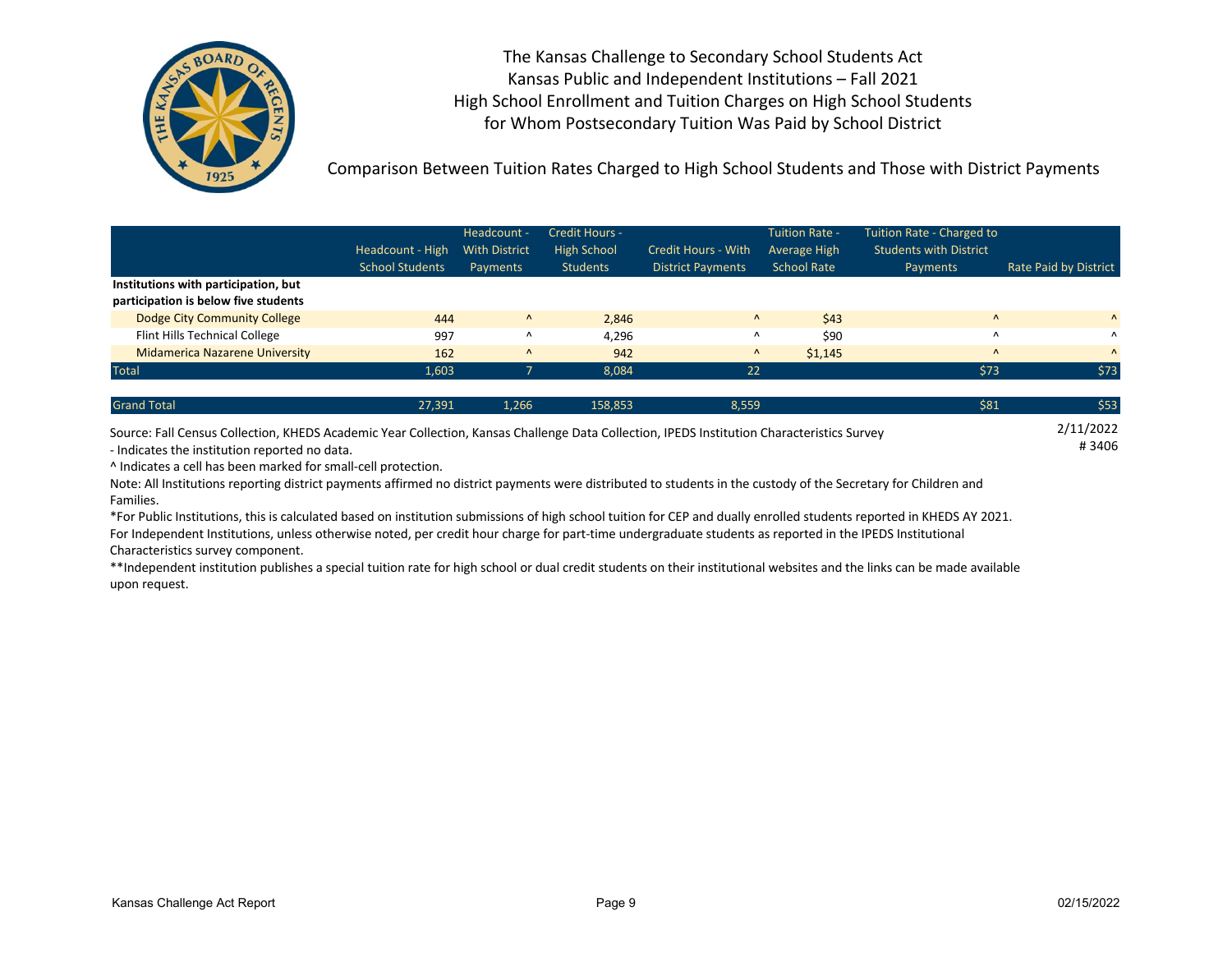

School Districts Making Tuition Payments to High School Students' Accounts for Postsecondary Attendance

|                                  |                 |                        |                        |                        | Amount of              |                         |                 |                           |
|----------------------------------|-----------------|------------------------|------------------------|------------------------|------------------------|-------------------------|-----------------|---------------------------|
|                                  | School          |                        |                        |                        | <b>Tuition Paid by</b> | <b>Tuition Rate per</b> | Rate Paid by    | <b>Percent of Tuition</b> |
| <b>School District Name</b>      | <b>District</b> | Headcount              | <b>Credit Hours</b>    | <b>Total Tuition</b>   | <b>District</b>        | <b>Credit Hour</b>      | <b>District</b> | Paid by District          |
|                                  |                 |                        |                        |                        |                        |                         |                 |                           |
| <b>Arkansas City</b>             | D0470           | 64                     | 317                    | \$18,662               | \$11,728               | \$59                    | \$37            | 63%                       |
| Basehor-Linwood                  | D0458           | 62                     | 472                    | \$38,080               | \$9,760                | \$81                    | \$21            | 26%                       |
| <b>Belleville</b>                | D0427           | 20                     | 114                    | \$8,658                | \$6,337                | \$76                    | \$56            | 73%                       |
| Bishop Miege High School         | D1212           | 54                     | 270                    | \$27,000               | \$27,000               | \$100                   | \$100           | 100%                      |
| <b>Bishop Ward High School</b>   | D1214           | 35                     | 206                    | \$16,480               | \$16,480               | \$80                    | \$80            | 100%                      |
| <b>Blue Valley</b>               | D0229           | 35                     | 466                    | \$32,604               | \$32,370               | \$70                    | \$69            | 99%                       |
| <b>Bonner Springs</b>            | D0204           | 71                     | 325                    | \$25,920               | \$19,840               | \$80                    | \$61            | 77%                       |
| Chanute                          | D0413           | Λ                      | $\boldsymbol{\wedge}$  | $\boldsymbol{\Lambda}$ | Λ                      | Λ                       | $\Lambda$       | $\Lambda$                 |
| Chapman                          | D0473           | 22                     | 136                    | \$10,608               | \$2,312                | \$78                    | \$17            | 22%                       |
| Clay Center                      | D0379           | 40                     | 160                    | \$12,480               | \$2,634                | \$78                    | \$16            | 21%                       |
| Clifton-Clyde                    | D0224           | 9                      | 33                     | \$2,574                | \$1,706                | \$78                    | \$52            | 66%                       |
| Dodge City                       | D0443           | $\boldsymbol{\Lambda}$ | Λ                      | Λ                      | Λ                      | Λ                       | Λ               | $\Lambda$                 |
| Emporia                          | D0253           | 6                      | 18                     | \$1,800                | \$1,800                | \$100                   | \$100           | 100%                      |
| Fowler                           | D0225           | Λ                      | $\boldsymbol{\Lambda}$ | Λ                      | Λ                      | Λ                       | Λ               | $\Lambda$                 |
| Garnett                          | D0365           | 14                     | 126                    | \$1,078                | \$1,078                | \$9                     | \$9             | 100%                      |
| Herington                        | D0487           | Λ                      | $\boldsymbol{\Lambda}$ | Λ                      | Λ                      | Λ                       | Λ               | $\Lambda$                 |
| <b>Heritage Christian School</b> | D1246           | 8                      | 103                    | \$6,180                | \$2,450                | \$60                    | \$24            | 40%                       |
| Iola                             | D0257           | 7                      | 58                     | \$3,480                | \$2,480                | \$60                    | \$43            | 71%                       |
| <b>Kansas City</b>               | D0500           | 350                    | 2,447                  | \$196,240              | \$145,280              | \$80                    | \$59            | 74%                       |
| Lansing                          | D0469           | $\overline{7}$         | 74                     | \$5,920                | \$560                  | \$80                    | \$8             | 9%                        |
| Lawrence                         | D0497           | 39                     | 159                    | \$16,377               | \$13,447               | \$103                   | \$85            | 82%                       |
| Lyndon                           | D0421           | $\boldsymbol{\Lambda}$ | $\boldsymbol{\wedge}$  | Λ                      | ٨                      | Λ                       | Λ               | $\Lambda$                 |